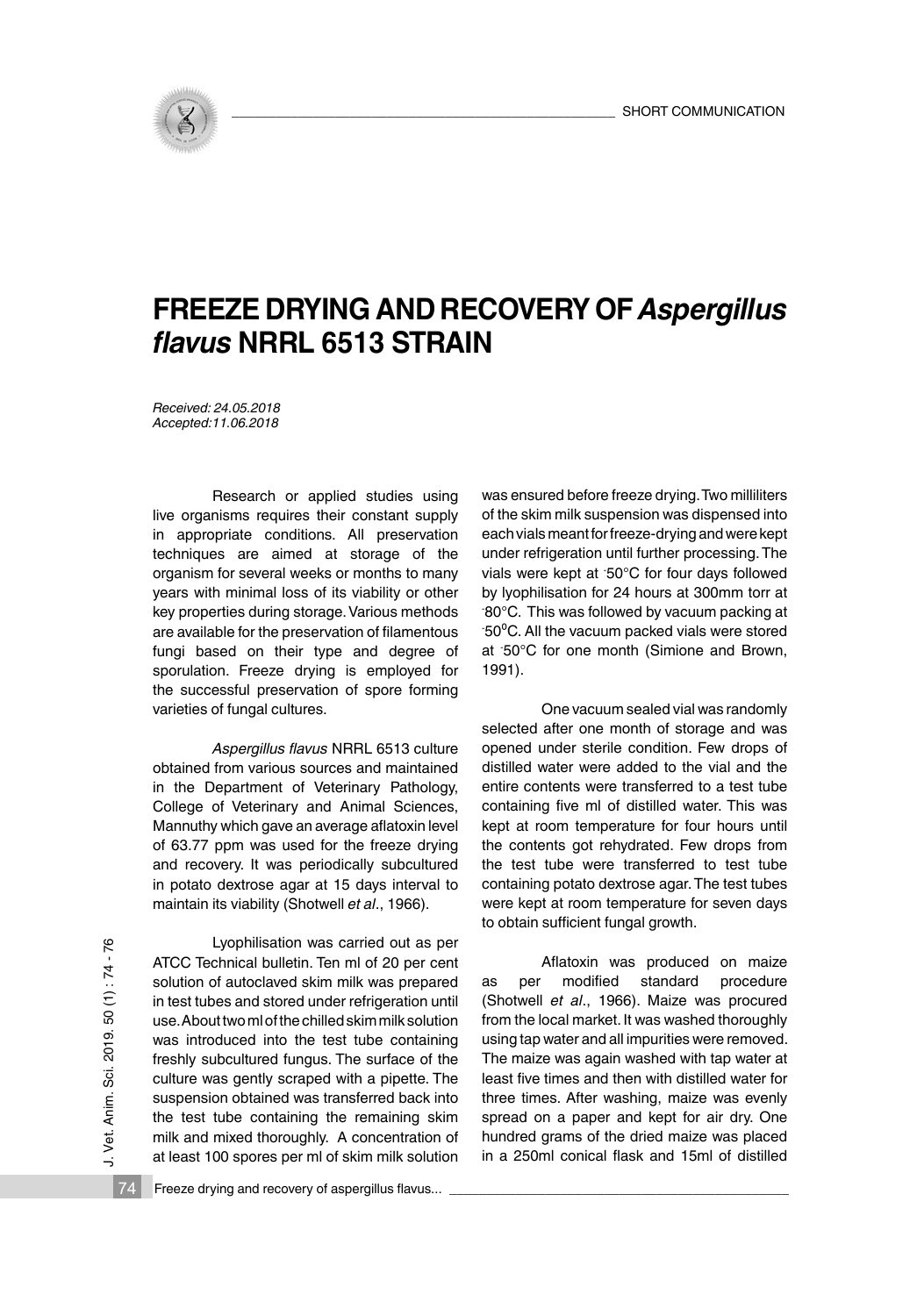water was added to it and allowed to stand for two hours. Later the conical flask with maize was autoclaved at 125<sup>°</sup>C, 15lbs for 15 minutes. After autoclaving, the conical flask with maize, it was kept for cooling for one hour. One loop of *Aspergillus flavus* culture from potato dextrose agar was inoculated into maize aseptically and the flask was shaken to mix the culture properly. The inoculated flasks containing maize was kept in a slanting position and was periodically shaken. After obtaining full growth, the maize was autoclaved again and kept for drying at 60°C in hot air oven overnight. Later it was ground into powder using a mixer grinder.

Fungal subculture in potato dextrose agar resulted in velvety green uniform culture (Fig. 1). The maize culture turned completely green in 10 days (Fig. 2). Aflatoxin concentration of the representative sample of ground moldy maize powder was quantified by thin layer chromatography (TLC) at Animal Feed Analytical and Quantity Control Laboratory, TANUVAS, Namakkal. The amount of aflatoxin B1 estimated in the maize powder made from recovered culture was estimated to be 75.86 ppm. Humber (1997) observed that whatever may be the method of preservation, the viability of preserved sample should be checked few days after its preparation. Nakasone *et al.* (2004) reported lyophilisation as preservation method of choice for many spore forming fungi that produce large numbers of spores of 10-μm or less in diameter. The amount of aflatoxins B1 produced by the recovered culture of *Aspergillus flavus* NRRL 6513 strain was slightly more compared to the levels of aflatoxins B1 produced using its stock culture. This better yield proved lyophilisation as an effective method of preservation of *Aspergillus flavus* NRRL 6513 strain. The higher yield obtained could be due to the better environmental conditions obtained during the growth of the recovered culture. Similar higher levels of aflatoxin production in higher environmental temperature were observed by Lin *et al* (1980).

## **Summary**

Study was undertaken to assess the effectiveness of lyophilisation in the preservation and recovery of Aspergillus flavus NRRL 6513 strain. The stock culture with known level of Aflatoxin B1 production ability was periodically subcultured in potato dextrose agar at 15 days interval to maintain its viability. Skim milk solution was used for the preservation of stock culture. The fungal culture was lyophilised and vacuum packed. The lyophilised fungus was recovered and aflatoxins B1 level was checked again in maize culture. The post lyophilisation level of Aflatoxin B1 was comparable to the amount produced by stock culture.